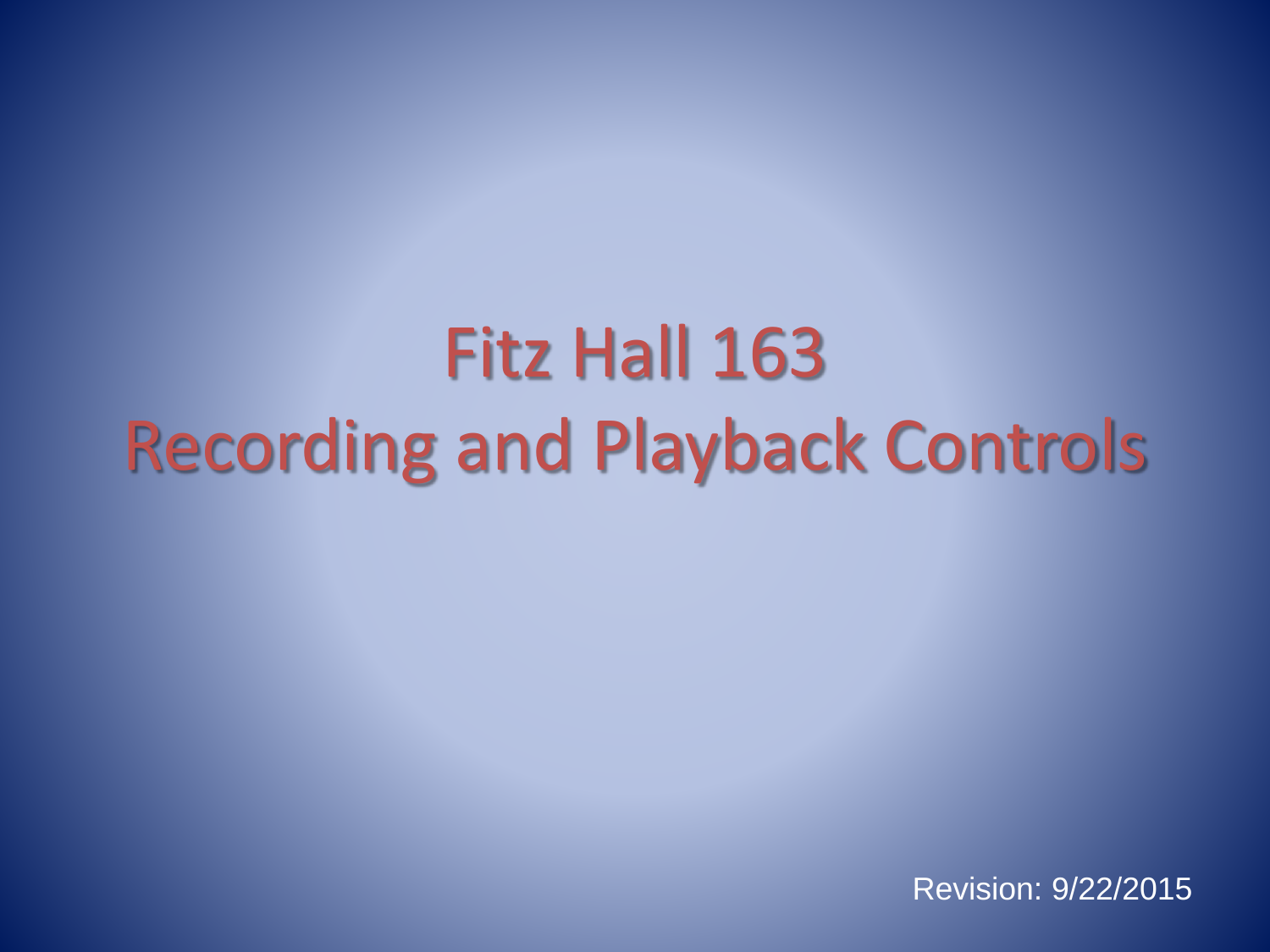# **Recording**

Before starting a recording, the playback volume must be turned all the way down to avoid any feedback.

Use the main volume dial on top of the lectern for this important first step.



Turn the volume dial continuously to the left until the LEDs above show no red bars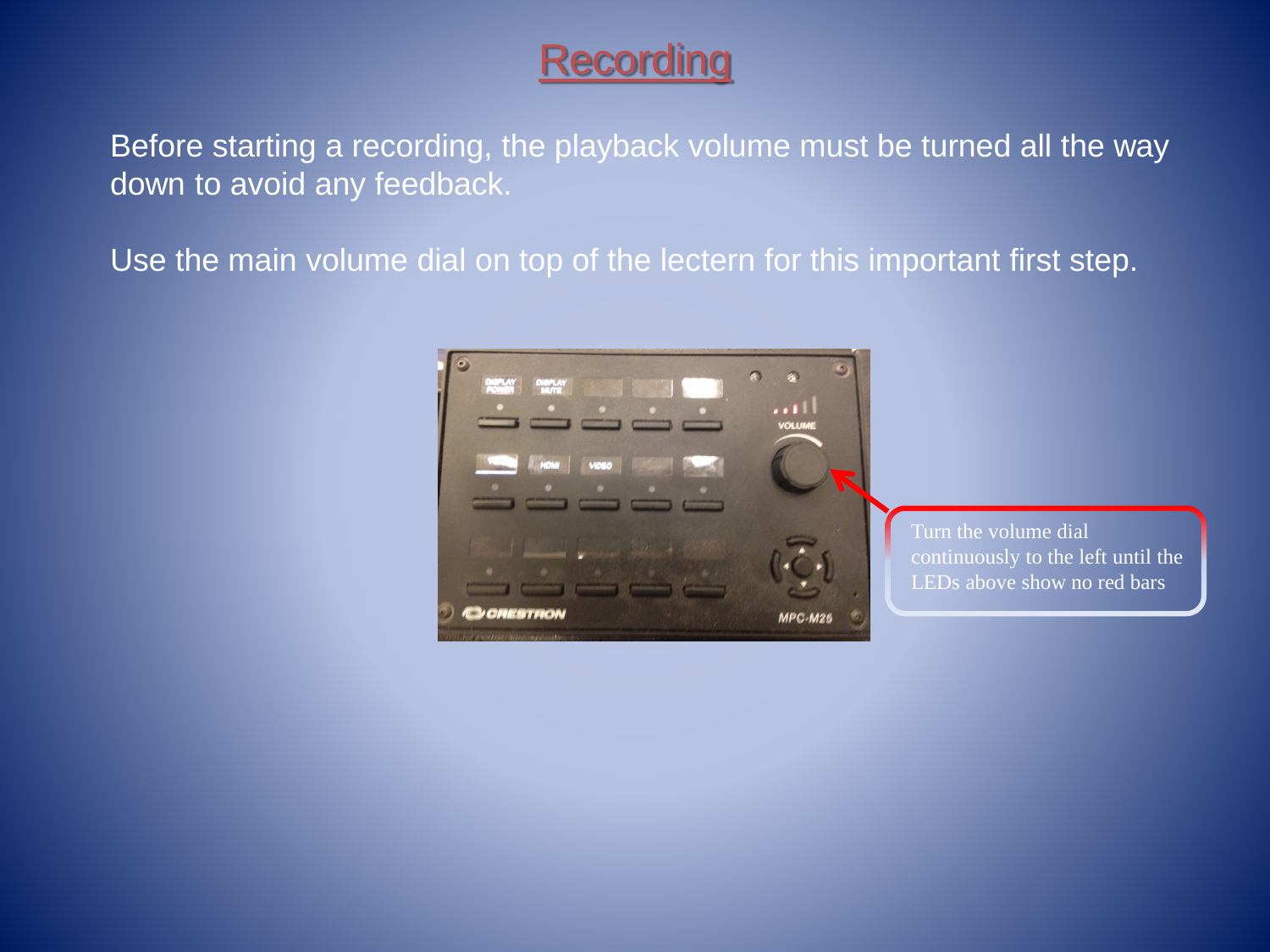# **Recording**

After turning down the playback volume, recording is easily controlled from the Tascam DA-3000 recorder. (Also found below the lectern)

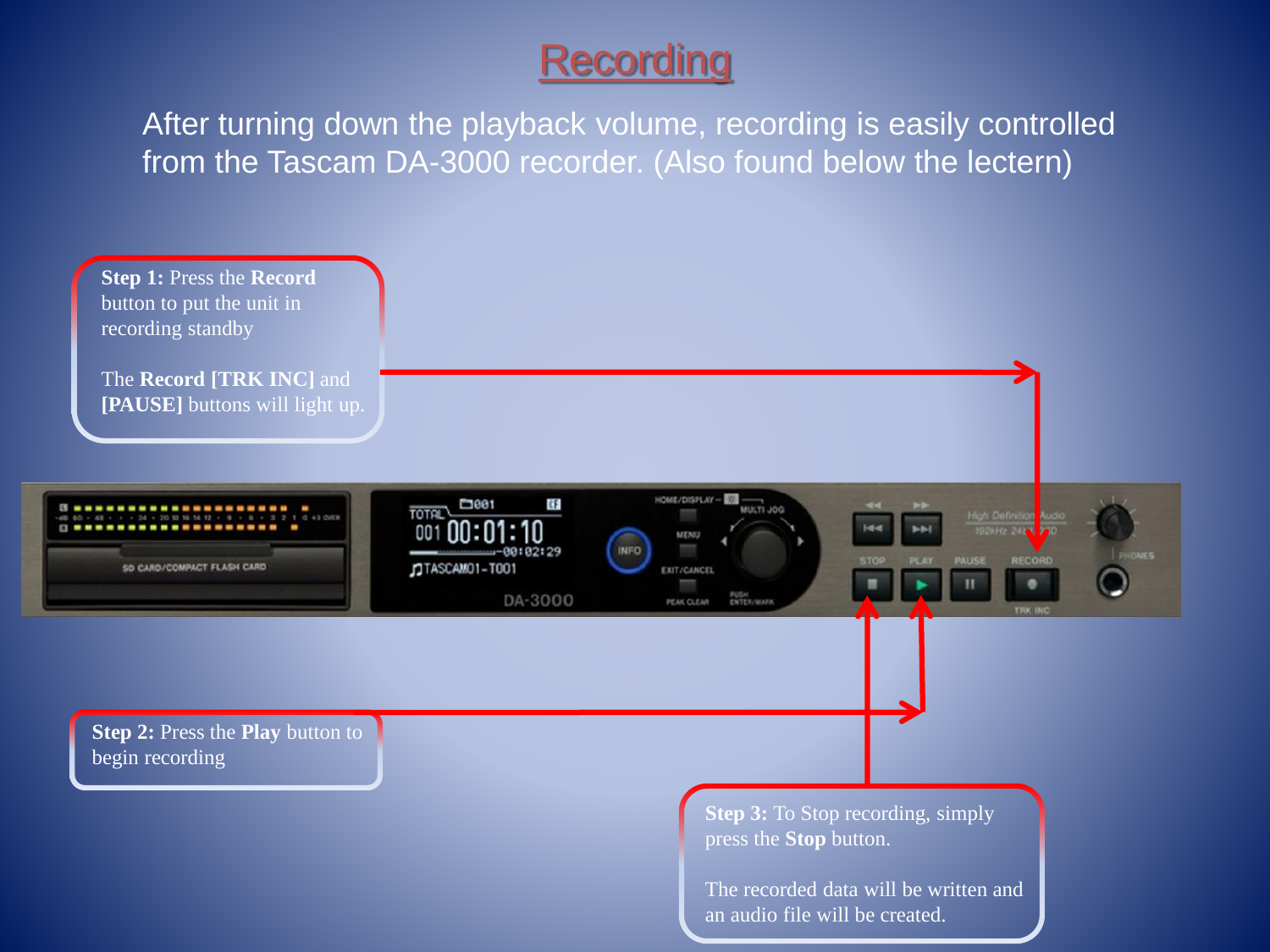### **Playback**

### Recorded files can be played through the room's audio system

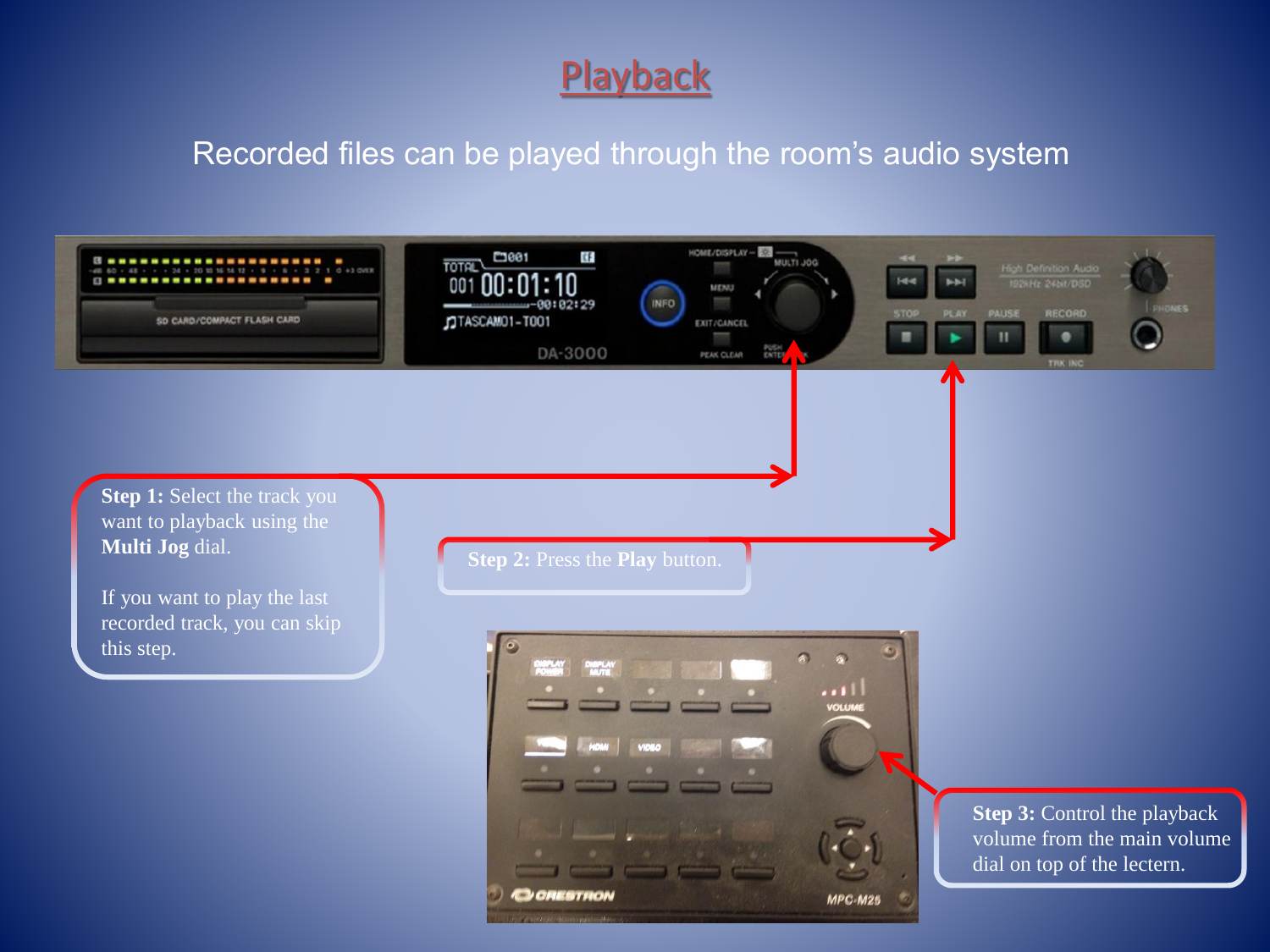# Deleting Files

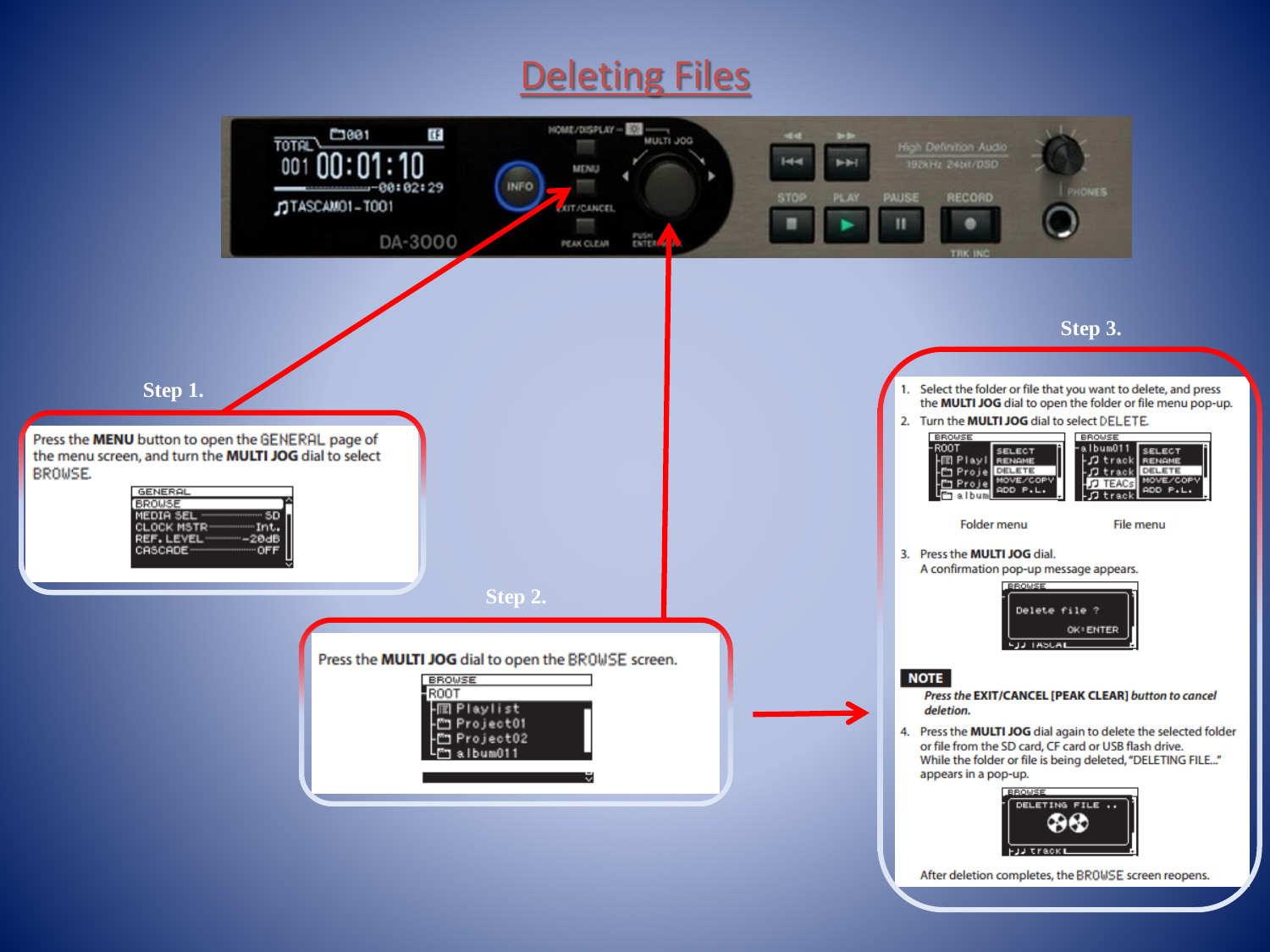### File Management

#### **Inserting and ejecting SD and CF cards**

#### **Inserting SD and CF cards**

Insert an SD card or CF card into the appropriate card slot on the front panel to use it for playback and recording.

#### **NOTE**

You can insert SD and CF cards regardless of whether the power is ON or OFF.

1. Pull the card slot door forward to open it.



2. Insert the SD/CF card with the correct orientation. The label should be facing up and the contacts facing in.



3. Close the card slot door.



**NOTE** 

If the SD/CF card slot door will not close, remove the card, and then insert it once again. To remove an SD card, pull it. To remove a CF card, pull it and press the square button located to the right of the slot.

#### **Ejecting SD and CF cards**

Turn the unit off or stop operation before ejecting an SD or CF card.

#### **CAUTION**

Never remove an SD or CF card when the unit is in use (recording, playing back, writing data to a card, etc.). Doing so could cause recording to fail, recorded data to be damaged, sudden loud noise to be output from monitoring equipment, damage to equipment and harm to hearing.

- 1. Pull the card slot door forward to open it.
- 2. To eject an SD card, press the SD card in slightly. To eject a CF card, press the square button located to the right of the CF card slot to eject the CF card partially.



3. Pull the SD or CF card out the rest of the way.

#### SD card write protection

SD cards have write-protection switches.



If the protection switch is slid into the "LOCK" position, adding and editing files will not be possible. To record, erase or otherwise change files, disable write protection.

**CAUTION** 

If a protected SD card is loaded, the unit will check all of the audio files on it each time the device is changed. For this reason, changing devices takes time. Moreover, editing the playlist and other operations are not possible.

Files can be copied to a PC by removing the recorder's Compact Flash (CF) card, and then plugging it into a multi card reader or USB multi card reader adapter to be read by the desired PC.

After file transfer is complete, be sure to place the CF card back in the recorder so the next user can record!

> **Instructions for how to remove and reinsert the CF card into the recorder.**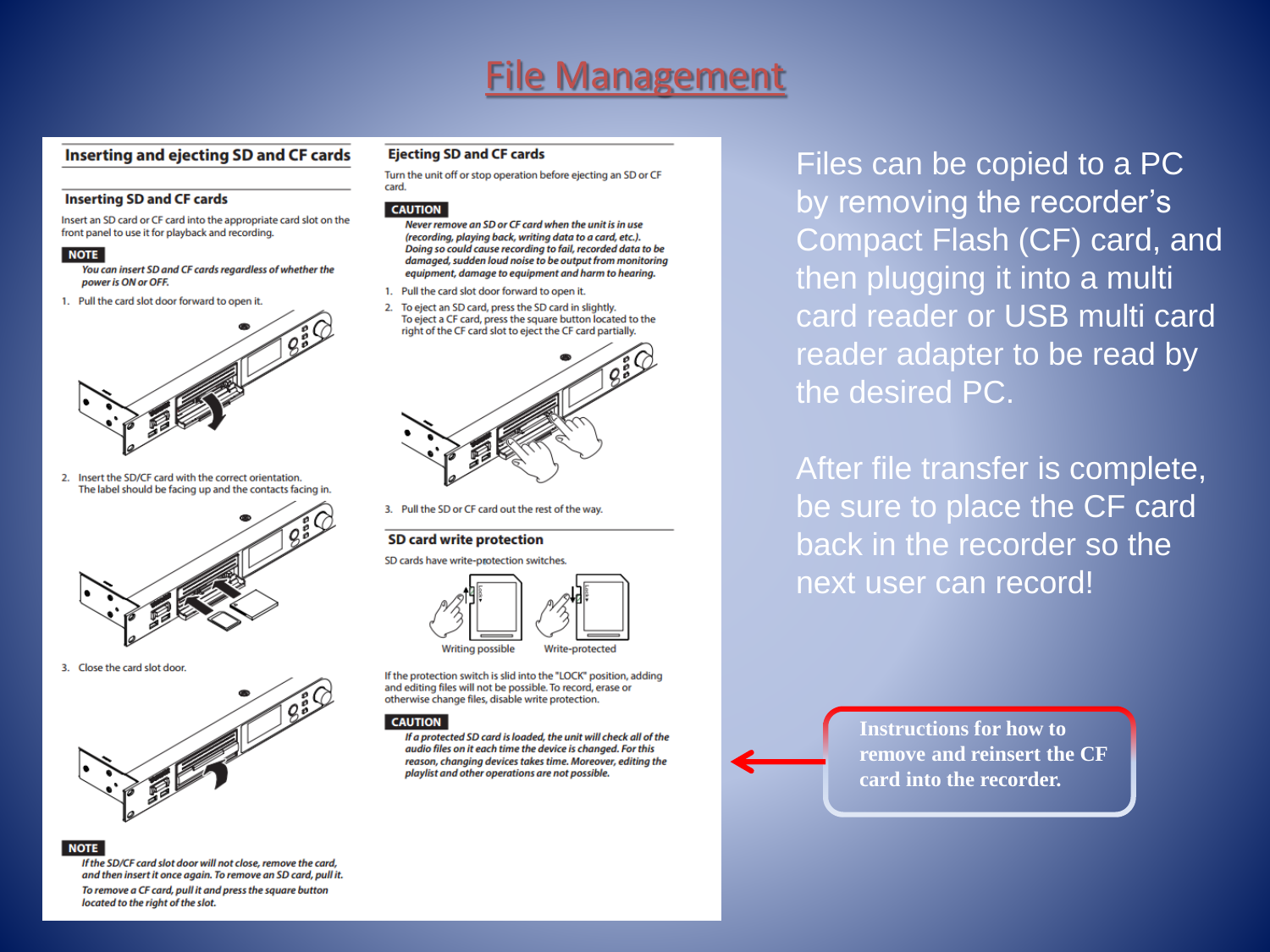### **File Management**

### Options for connecting CF card to PC:



## USB to CF card adapter

### Multi-card reader (available on some PCs)

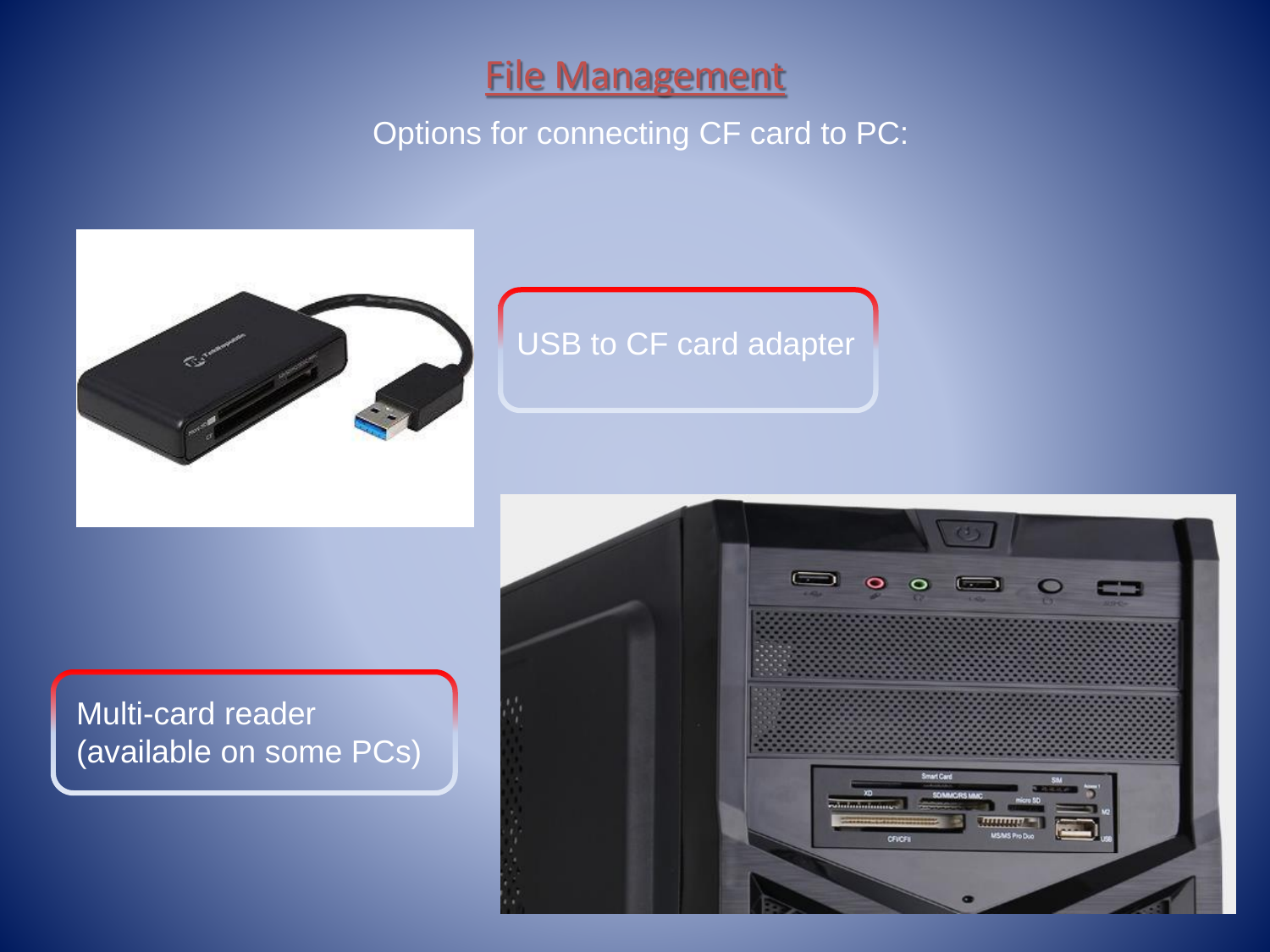### ADVANCED: Adjusting Input Signal Level